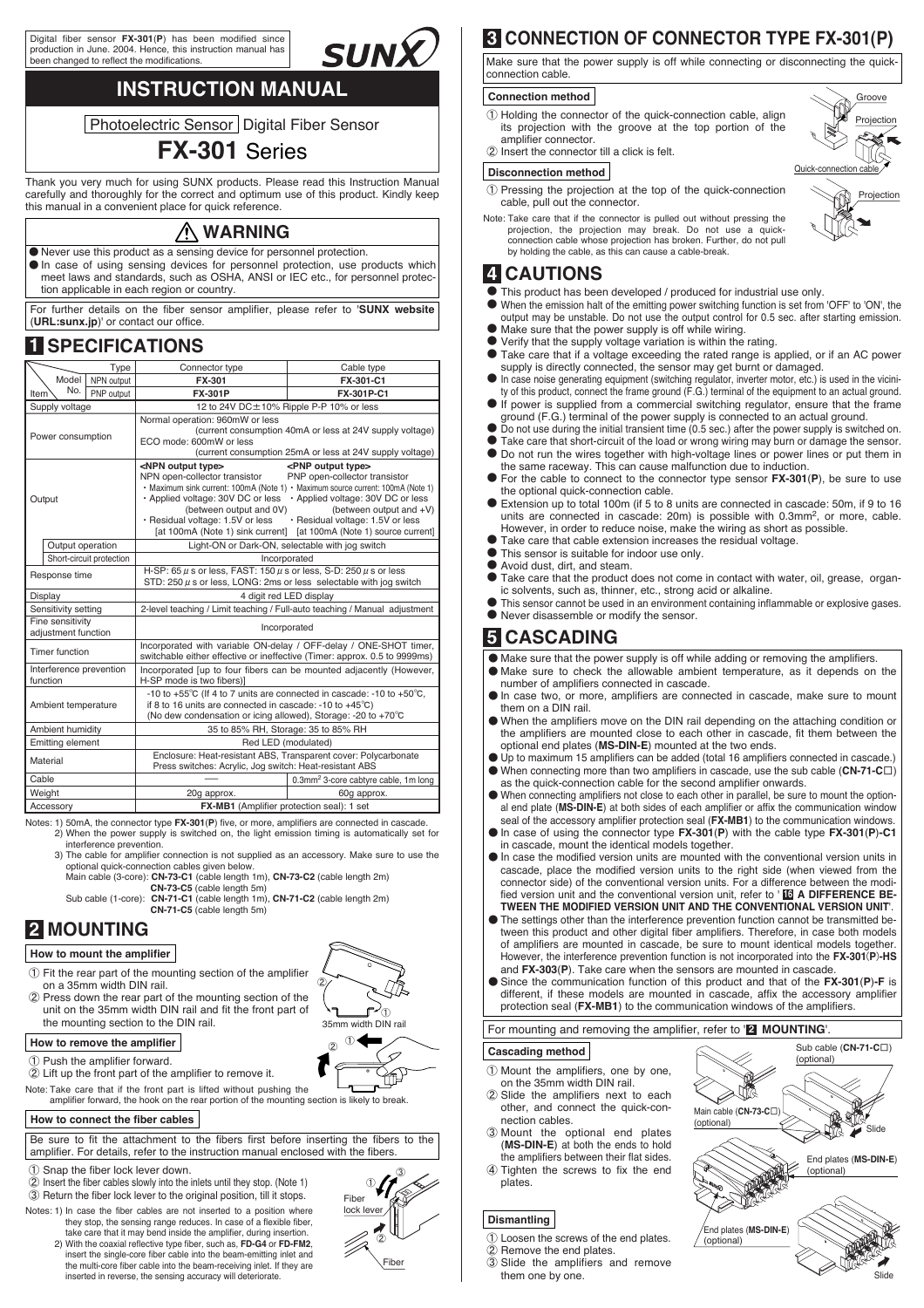



|               |                                                                                                     | Sensitivity level<br><b>J</b> orri<br>I ow<br>└ Turn to '+' side<br>- Turn to '-' side                      |  |  |  |  |  |  |  |
|---------------|-----------------------------------------------------------------------------------------------------|-------------------------------------------------------------------------------------------------------------|--|--|--|--|--|--|--|
| $\circledS$   | 9oodl                                                                                               | • After this, the judgment on whether the set shift amount is possible or not<br>will be displayed.         |  |  |  |  |  |  |  |
|               | HRr dl                                                                                              | When the shift is possible: ' <i>food</i> ' is displayed.<br>When the is not possible: 'HRrd' is displayed. |  |  |  |  |  |  |  |
| $\circledast$ | ושיאו                                                                                               | • The threshold value is displayed.                                                                         |  |  |  |  |  |  |  |
| $\circled7$   | שככ                                                                                                 | - The incident light intensity appears in the digital display and the setting is complete.                  |  |  |  |  |  |  |  |
|               | ote: The approx 15% amount of shift is the initial value. The amount of shift can be changed in the |                                                                                                             |  |  |  |  |  |  |  |

The approx. 15% amount of shift is the initial value. The amount of shift can be changed in the PRO mode from approx. 0 to 80% (5% step). Refer to ' **PRO MODE / PRO1 mode setting**' **15** for the setting method. Note: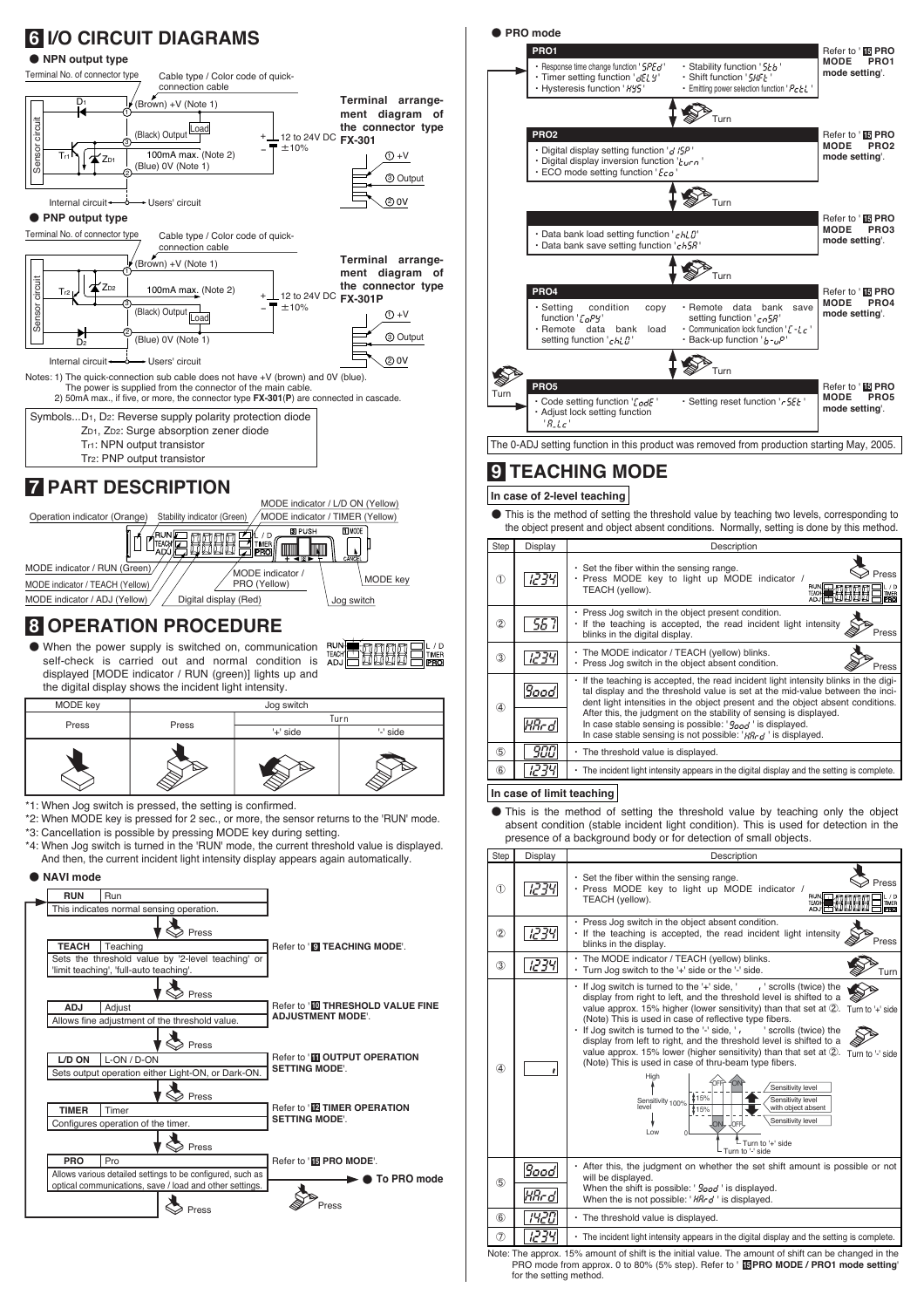#### **In case of full-auto teaching**

٨ Full-auto teaching is used when it is desired to set the threshold value without stopping the assembly line, with the object in the moving condition.

| Step          | Display  | Description                                                                                                                                                                                                                                           |
|---------------|----------|-------------------------------------------------------------------------------------------------------------------------------------------------------------------------------------------------------------------------------------------------------|
| Œ             | 1235     | . Set the fiber within the sensing range.<br>Press<br>· Press MODE key to light up MODE indicator /<br><b>RUN</b><br>TEACH (yellow).<br>TEAC <sub>3</sub><br>PRO                                                                                      |
| 2             | 557      | . Press Jog switch continuously for 0.5 sec. or more with the<br>object moving on the assembly line. (The incident light intensi-<br>Press<br>ty is displayed during sampling.)                                                                       |
| (3)           | $R$ utol | $\cdot$ ' $R_{\nu}$ ' is displayed on the digital display. Release the jog switch when the<br>object has passed.                                                                                                                                      |
| 4             | 9oodl    | If the teaching is accepted, the read incident light intensity blinks in the digi-<br>tal display and the threshold value is set at the mid-value between the inci-<br>dent light intensities in the object present and the object absent conditions. |
|               | KRr d    | After this, the judgment on the stability of sensing is displayed.<br>In case stable sensing is possible: $\frac{1}{2}$ $\frac{1}{2}$ is displayed.<br>In case stable sensing is not possible: $HR_{rd}$ ' is displayed.                              |
| (5)           | 900      | • The threshold value is displayed.                                                                                                                                                                                                                   |
| $\circledast$ | יריה     | • The incident light intensity appears in the digital display and the setting is complete.                                                                                                                                                            |

#### **10 THRESHOLD VALUE FINE ADJUSTMENT MODE**

- **RUM** ٨ Fine adjustment of the threshold value can be done when MODE indicator / ADJ (yellow) lights up. When Jog switch is turned to the '+' side, the threshold
- value increases (sensitivity decreases). When Jog switch is pressed, the threshold value is confirmed.



When Jog switch is turned to the '-' side, the threshold value decreases (sensitivity increases).

When Jog switch is pressed, the threshold value is confirmed.



Note: Set the threshold value at least a bit higher than the minimum threshold value. (The minimum threshold value is where the value cannot be lowered any further even if the jog switch is turned to '-' side.)

### **11 OUTPUT OPERATION SETTING MODE**



ÄD.

When Jog switch is pressed, the threshold value is confirmed.



### **12 TIMER OPERATION SETTING MODE**

- ٨ The setting for whether the timer is used or not can be ● 10ms OFF-delay (initial value) timer is automatically set done when MODE indicator / TIMER (yellow) lights up.
- when the timer is set to be used.
- Refer to '**IEPRO MODE / PRO1 mode setting'** for the setting method of the OFFdelay timer, ON-delay timer and ONE-SHOT timer intervals.



Notes: 1) The timer interval set in the PRO mode is displayed.<br>
2) The factory setting is without timer 'non '.

### **18 KEY LOCK FUNCTION**

٨ If the jog switch and MODE key are pressed for more than 2 sec. at the same time in 'RUN' mode condition, the key operations are locked, and only the threshold value confirmation function or the adjust function (valid only when the adjust lock function is canceled) is valid. To cancel the lock function, press both the keys for more than 2 sec. once again.

### **14 ERROR INDICATION**

 $\bullet$  In case of errors, attempt the following measures.

| Display                                                                                                            | Error description      | Measures                                                                                           |  |  |  |  |
|--------------------------------------------------------------------------------------------------------------------|------------------------|----------------------------------------------------------------------------------------------------|--|--|--|--|
| The load has short-circuited<br>Er-1<br>Turn off the power, then check the load.<br>and excess current is flowing. |                        |                                                                                                    |  |  |  |  |
| Er-5                                                                                                               | connection in cascade. | Communication error has Check that the mounted amplifiers are in close<br>contact with each other. |  |  |  |  |

### **15 PRO MODE**

For details of the settings and the setting procedure of the PRO mode, refer to '**SUNX website** (**URL:sunx.jp**)' or contact our office.

RUN<br>TEACH<br>AD ٨ PRO settings can be done when MODE indicator / PRO (yellow) lights up.

 $\bigotimes_{\text{Turn}}$ 





Notes: 1) If the sensor is returned to RUN state in the emitting halt condition, '  $\mathit{\mathop{\varepsilon_{-\mathit{o}}} F}$  ' is displayed. The '  $\mathit{\mathop{\varepsilon_{-\mathit{o}}} F}$  ' goes off when<br>the emitting power is turned on.

2) Only in the response time  $\cdot$  H-SP mode, ON condition, the emitting power is 3 level.